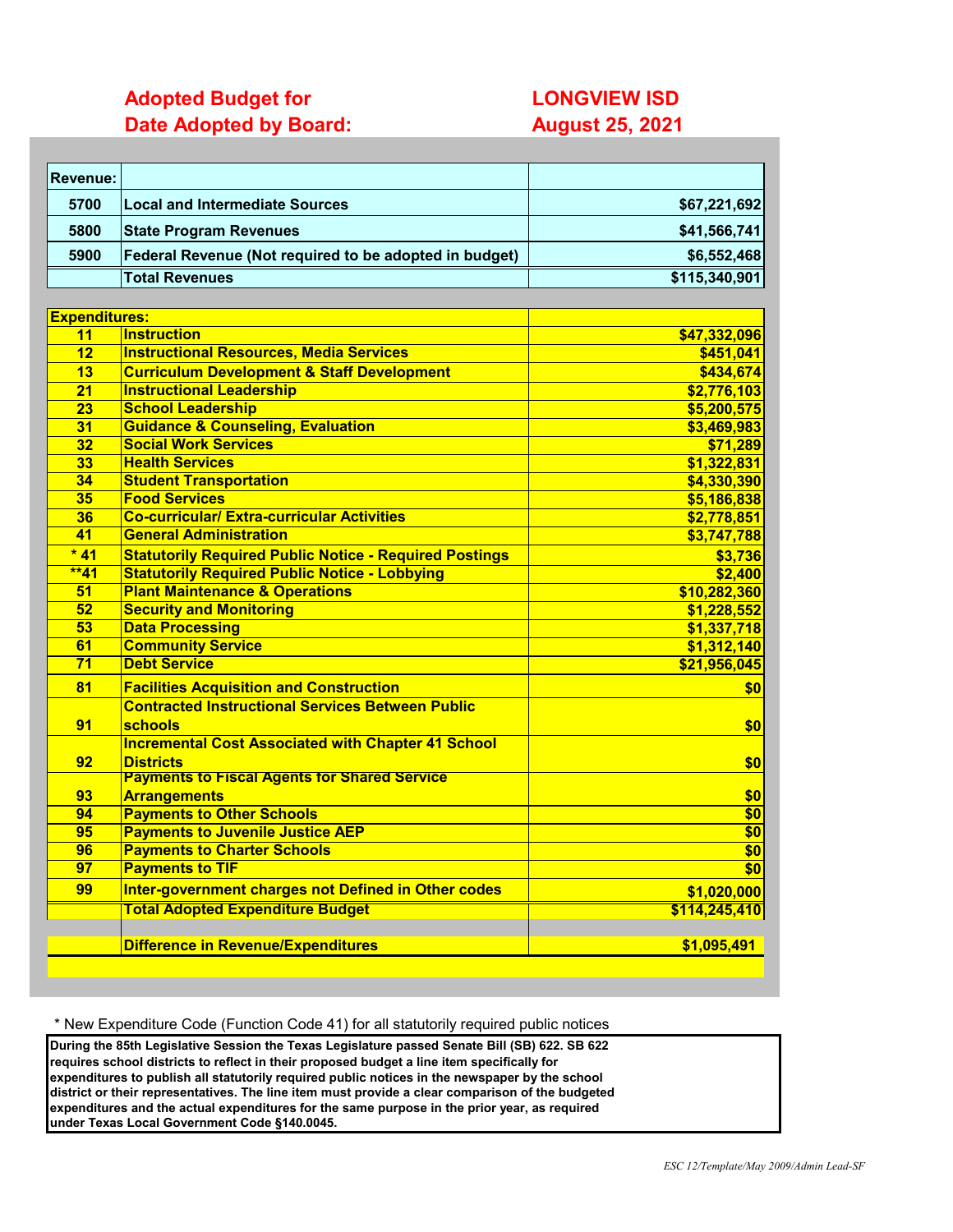## **Longview Independent School District General Operating**

**2021-22 Budget** 

|                                          |                                 | 2020-2021                                      | 2021-2022           |                                                       |    | Increase      |  |  |
|------------------------------------------|---------------------------------|------------------------------------------------|---------------------|-------------------------------------------------------|----|---------------|--|--|
|                                          |                                 | <b>Adopted Budget</b><br><b>Adopted Budget</b> |                     |                                                       |    | (Decrease)    |  |  |
| <b>REVENUE</b>                           |                                 |                                                |                     |                                                       |    |               |  |  |
| Local Sources                            |                                 |                                                |                     |                                                       |    |               |  |  |
| Tax Collections, Current                 | $\zeta$                         | 42,266,071                                     | \$                  | 42,850,084 \$                                         |    | 584,013       |  |  |
| Tax Collections, Delinquent              |                                 | 647,638                                        |                     | 647,638                                               |    |               |  |  |
| Head Start & Farly Childhood             |                                 | 703,533                                        |                     | 567,275                                               |    | (136, 258)    |  |  |
| <b>Tuition And Fees</b>                  |                                 | 366,275                                        |                     | 175,500                                               |    | (190, 775)    |  |  |
| Interest Income                          |                                 | 689,125                                        |                     | 350,000<br>22,500<br>268,352<br>238,520<br>45,119,619 |    | (339, 125)    |  |  |
| Rent                                     |                                 | 22,250                                         |                     |                                                       |    | 250           |  |  |
| Miscellaneous                            |                                 | 99,275                                         |                     |                                                       |    | 169,077       |  |  |
| <b>Athletic Activity</b>                 |                                 | 110,873                                        |                     |                                                       |    | 127,647       |  |  |
| <b>Total Local Sources</b>               | \$                              | 44,905,040                                     | $\hat{\mathbf{v}}$  |                                                       |    | 214,579       |  |  |
| <b>State Sources</b>                     |                                 |                                                |                     |                                                       |    |               |  |  |
| Per Capita Apportionment                 | \$                              | 3,141,453                                      | $\ddot{\mathsf{s}}$ | 1,549,966 \$                                          |    | (1,591,487)   |  |  |
| Foundation School Program Act            |                                 | 38,135,212                                     |                     | 36,014,728                                            |    | (2, 120, 484) |  |  |
| Teacher Retirement/Trs Care              |                                 | 3,258,689                                      |                     | 3,655,327                                             |    | 396,638       |  |  |
| <b>Total State Sources</b>               | \$                              | 44,535,354                                     | - \$                | 41,135,002 \$                                         |    | (3,400,352)   |  |  |
|                                          |                                 |                                                |                     |                                                       |    |               |  |  |
| <b>Federal Sources</b>                   |                                 |                                                |                     |                                                       |    |               |  |  |
| <b>Indirect Costs</b>                    | \$                              | 65,000                                         | \$                  | 564,981 \$                                            |    | 499,981       |  |  |
| Medicaid Reimbursement                   |                                 | 554,430                                        |                     | 700,000                                               |    | 145,570       |  |  |
| ROTC/Child Care Food Program             |                                 | 140,393                                        |                     | 152,000                                               |    | 11,607        |  |  |
| <b>Total Federal Sources</b>             | $\overline{\boldsymbol{\zeta}}$ | 759,823                                        | \$                  | 1,502,000 \$                                          |    | 742,177       |  |  |
|                                          |                                 |                                                |                     |                                                       |    |               |  |  |
| <b>TOTAL REVENUE</b>                     | \$                              | 90,200,217                                     | \$                  | 87,756,621 \$                                         |    | (2,443,596)   |  |  |
|                                          |                                 |                                                |                     |                                                       |    |               |  |  |
| <b>EXPENDITURES</b>                      |                                 |                                                |                     |                                                       |    |               |  |  |
| 11 Instruction                           | $\zeta$                         | 52,988,613 \$                                  |                     | 47,332,096                                            | \$ | (5,656,517)   |  |  |
| 12 Instructional Resources/Media         |                                 | 626,563                                        |                     | 451,041                                               |    | (175, 522)    |  |  |
| 13 Curriculum Development                |                                 | 977,811                                        |                     | 434,674                                               |    | (543, 137)    |  |  |
| 21 Instructional Leadership              |                                 | 2,260,970                                      |                     | 2,776,103                                             |    | 515,133       |  |  |
| 23 School Leadership                     |                                 | 4,804,137                                      |                     | 5,200,575                                             |    | 396,438       |  |  |
| 31 Guidance, Counseling & Evaluation     |                                 | 3,593,891                                      |                     | 3,469,983                                             |    | (123,908)     |  |  |
| 32 Social Work Services                  |                                 | 146,924                                        |                     | 71,289                                                |    | (75, 635)     |  |  |
| 33 Health Services                       |                                 | 841,088                                        |                     | 1,322,831                                             |    | 481,743       |  |  |
| 34 Pupil Transporation                   |                                 | 3,426,630                                      |                     | 4,330,390                                             |    | 903,760       |  |  |
| 35 Child Nutrition                       |                                 | 273,129                                        |                     | 303,571                                               |    | 30,442        |  |  |
| <b>36 Extracurricular Activities</b>     |                                 | 2,775,842                                      |                     | 2,778,851                                             |    | 3,009         |  |  |
| 41 General Administration                |                                 | 2,963,048                                      |                     | 3,753,924                                             |    | 790,876       |  |  |
| 51 Plant Maintenance & Operations        |                                 | 9,831,778                                      |                     | 10,282,360                                            |    | 450,582       |  |  |
| 52 Security and Monitoring Services      |                                 | 1,035,784                                      |                     | 1,228,552                                             |    | 192,768       |  |  |
| 53 Data Processing Services              |                                 | 1,249,900                                      |                     | 1,337,718                                             |    | 87,818        |  |  |
| 61 Community Services                    |                                 | 1,151,103                                      |                     | 1,312,140                                             |    | 161,037       |  |  |
| 71 Debt Service                          |                                 | 351,506                                        |                     | 350,523                                               |    | (983)         |  |  |
| 81 Facilities Acquisition & Construction |                                 | 1,500                                          |                     |                                                       |    | (1,500)       |  |  |
| 99 Other Intergovernmental Charges       |                                 | 900,000                                        |                     | 1,020,000                                             |    | 120,000       |  |  |
|                                          |                                 |                                                |                     |                                                       |    |               |  |  |
| TOTAL EXPENDITURES                       | \$                              | 90,200,217                                     | \$                  | 87,756,621 \$                                         |    | (2,443,596)   |  |  |

Increase/Decrease to Fund Balance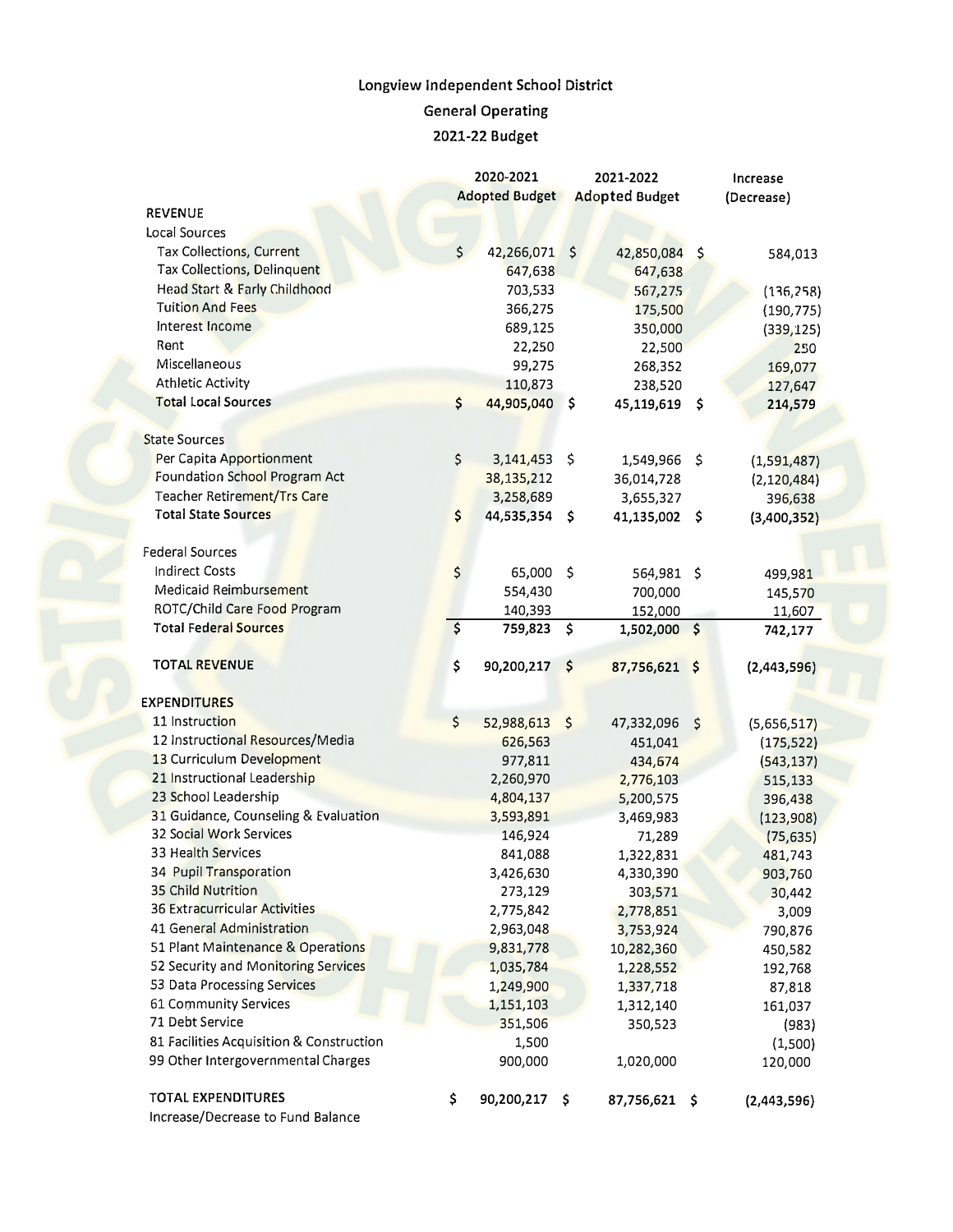## Longview Independent School District<br>Child Nutrition 2021-22 Budget

|                                    |                | 2020-2021             |   | 2021-2022             | Increase     |            |  |
|------------------------------------|----------------|-----------------------|---|-----------------------|--------------|------------|--|
|                                    |                | <b>Adopted Budget</b> |   | <b>Adopted Budget</b> | (Decrease)   |            |  |
| <b>REVENUE</b>                     |                |                       |   |                       |              |            |  |
| Local                              |                |                       |   |                       |              |            |  |
| Interest Revenue                   | $\mathsf{S}$   | 4,839                 | S | 5,000                 | S            | 161        |  |
| Local - Food Sales in Cafeteria    |                | 179,442               |   | 50,000                |              | (129, 442) |  |
| Parent On-Line                     |                | 64,417                |   | 10,000                |              | (54, 417)  |  |
| Local - Head Start Lunches         |                | 36,998                |   | 48,000                |              | 11,002     |  |
| Maintenance Lunches                |                | 3,119                 |   | 1,000                 |              | (7,119)    |  |
| <b>Outside Food Sales</b>          |                | 9,989                 |   | 8,500                 |              | (1, 489)   |  |
| Local - Misc Other Revenue         |                | 350                   |   | 5,000                 |              | 4,650      |  |
| <b>I</b> otal Local Sources        |                | 299,154 S             |   | 127,500               | $\mathbf{s}$ | (171, 654) |  |
| <b>State Sources</b>               |                |                       |   |                       |              |            |  |
| <b>State - School Matching</b>     | \$             | 37,183                | S | 25,000                | S            | (12, 183)  |  |
| State - TRS On Behalf              |                |                       |   | 70,049                |              | 70,049     |  |
| <b>Total State Sources</b>         | $\overline{s}$ | 37,183                | S | 95,049                | $\mathsf{s}$ | 57,866     |  |
| <b>Federal Sources</b>             |                |                       |   |                       |              |            |  |
| Federal School Breakfast Program   | \$             | 927,372               | S | 1,100,600             | \$           | 173,228    |  |
| Federal Nat'l School Lunch Program |                | 2,460,436             |   | 3,141,000             |              | 680,564    |  |
| Federal USDA Donated Commodities   |                | 261,102               |   | 419,118               |              | 158,016    |  |
| <b>Total Federal Sources</b>       | $\mathbb{S}$   | 3,648,910             | S | 4,660,718             | S            | 1,011,808  |  |
| <b>TOTAL REVENUE</b>               | S              | 3,985,247             | S | 4,883,267             | S            | 898,020    |  |
| <b>EXPENDITURES</b>                |                |                       |   |                       |              |            |  |
| <b>Salaries</b>                    | $\mathsf S$    | 1,921,740             | S | 2,374,856             | $\mathbf S$  | 453,116    |  |
| Contracted Maintenance & Repair    |                | 27,650                |   | 30,000                |              | 2,350      |  |
| Copier Rental                      |                | 2,000                 |   | 2,000                 |              |            |  |
| <b>Misc Contracted Services</b>    |                | 9,900                 |   | 5,000                 |              | (4,900)    |  |
| <b>Food Supplies</b>               |                | 1,661,425             |   | 1,864,193             |              | 202,768    |  |
| Non-Food Supplies                  |                | 69,267                |   | 55,000                |              | (14, 267)  |  |
| <b>USDA Commodities</b>            |                | 261,102               |   | 419,118               |              | 158,016    |  |
| <b>Office Supplies</b>             |                | 1,230                 |   | 10,000                |              | 8,770      |  |
| Tech Supplies/Equip                |                | 6,000                 |   | 20,000                |              | 14,000     |  |
| <b>Clerical Supplies</b>           |                | 2,600                 |   | 5,000                 |              | 2,400      |  |
| Employee Travel Expense            |                | 1,108                 |   | 3,000                 |              | 1,892      |  |
| Dues/Memberships                   |                | 100                   |   | 100                   |              |            |  |
| <b>Misc Services</b>               |                | 4,125                 |   | 5,000                 |              | 875        |  |
| Cafeteria Equipment                |                | 5,000                 |   | 10,000                |              | 5,000      |  |
| Garden Supplies                    |                |                       |   | 20,000                |              | 20,000     |  |
| Small Cafeteria Equipment          |                | 12,000                |   | 50,000                |              | 38,000     |  |
| Garden Repairs & Maintenance       |                |                       |   | 10,000                |              | 10,000     |  |
| <b>TOTAL EXPENDITURES</b>          | S              | 3,985,247             | S | 4,883,267             | S            | 898,020    |  |
| Increase/Decrease to Fund Balance  | \$             |                       | S |                       | \$           |            |  |